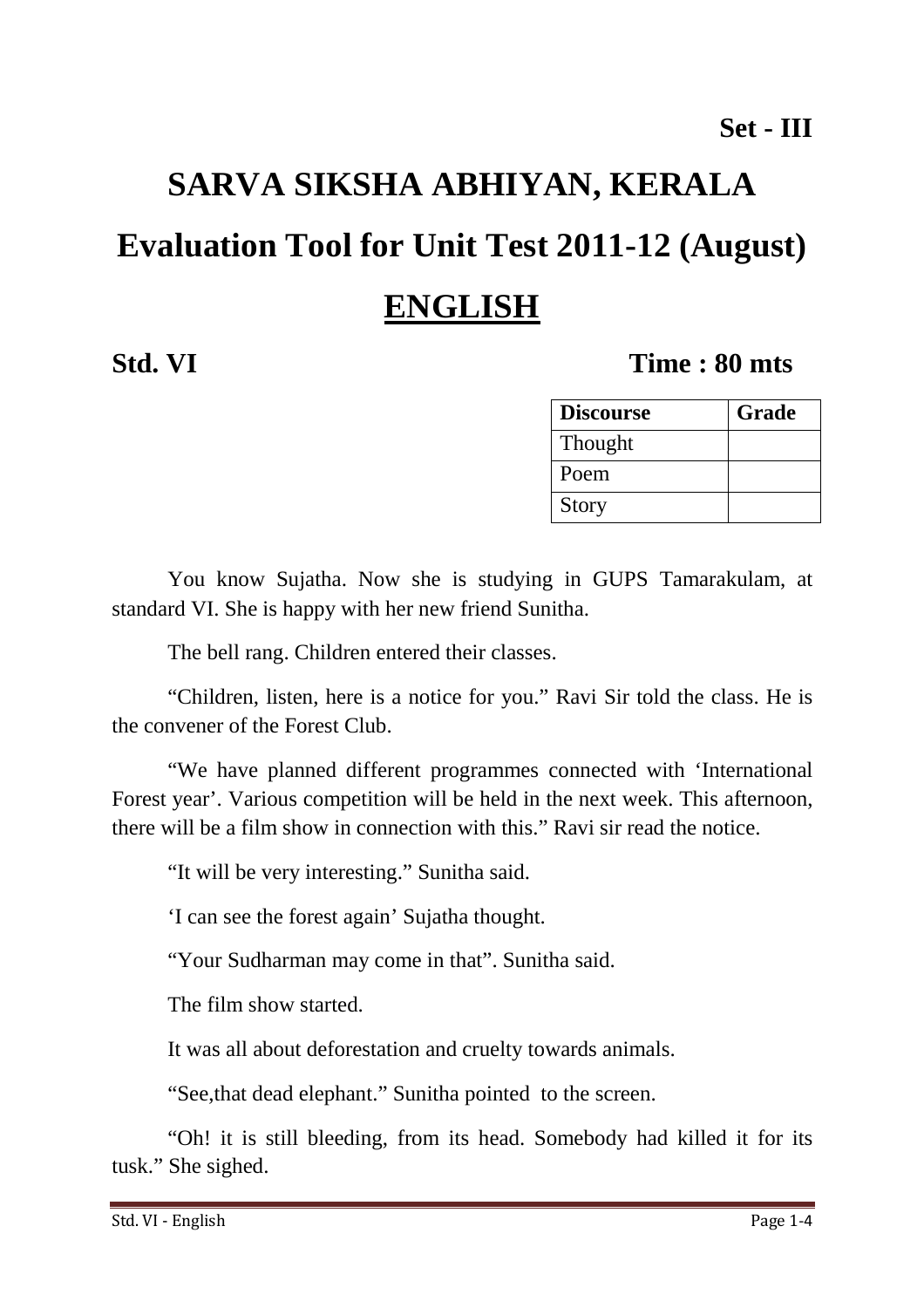Sujatha's eyes filled, with tears

"Is it my Sudharman ? She whispered.

"No, Nothing will happen to him." She told to herself.

She reached home with a disturbed mind.

She sat on the chair lost in thoughts.

'How I enjoyed myself with Sudharman.!'

Events flashed through her mind one by one.

# **Activity – I : Write the Thoughts of Sujatha**

Next morning. Sujatha is standing on the school Veranda.

"Why are you standing here?"

Are you not participating in the essay competition ?" Ravi sir is infront of her.

"No sir, I have given my name for poem writing" Sujatha replied.

"Then, you go to room No. 6. It will start soon." Ravi Sir walked away.

"Children, listen, the theme for the poem is forest." The announcement came. Sujatha started to write.

> *"Forest is a grace to the world It gives shelter to the wild Trees are tall and air is cool Don't destroy it like a fool."*

## **Activity – II : Write a Similar Poem on forest.**

It was a sunny day. In the evening, Sujatha was returning from School with Sunitha.

"Sujatha, see an elephant."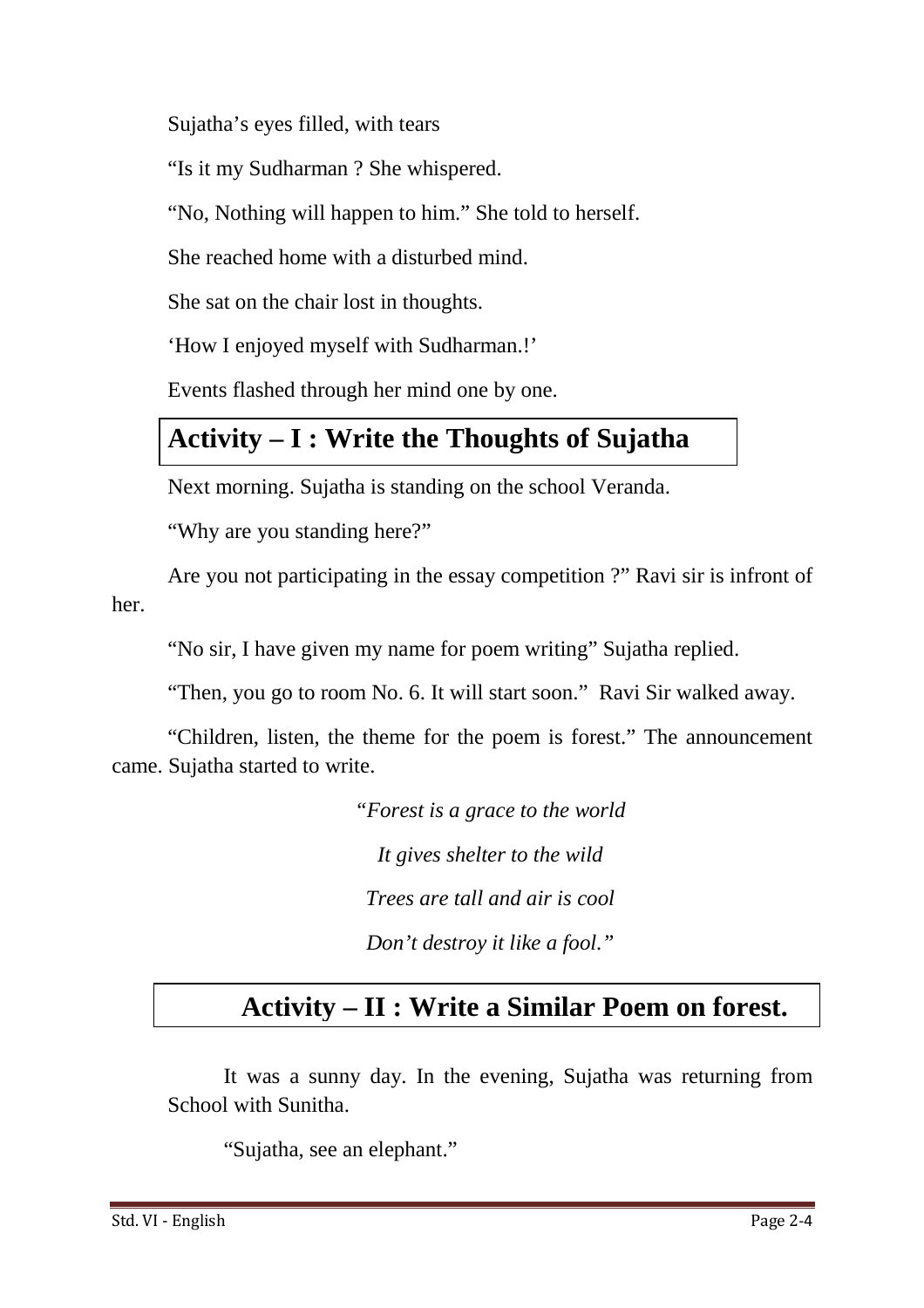Sunitha exclaimed.

Sujatha saw an elephant coming with its 'Pappan' carrying a bundle of palm leaves.

"I'll give a banana to it".

"I used to give banana to my Sudharman." Sujatha said

She ran to the nearby shop and bought one banana.

She came near the elephant and handed the banana.

The elephant lifted his trunk to get it.

"Oh! That white mark on his trunk. It is my Sudharman."

Sujatha jumped with joy.

She hugged his trunk.

What will happen next?

### **Activity – II : Complete the story**